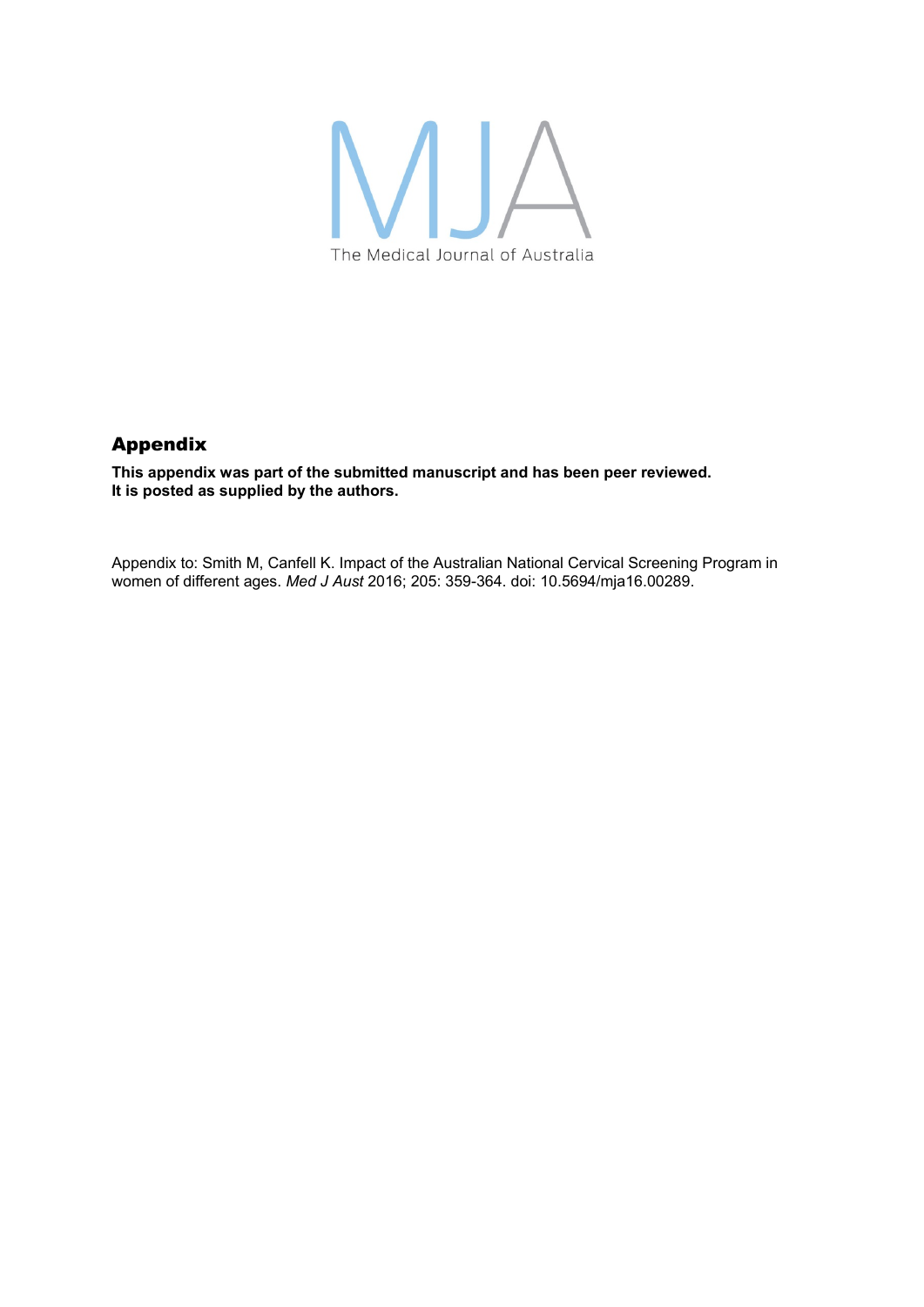**Appendix: Supplementary material accompanying the article:** 

*"Impact of the Australian National Cervical Screening Program in women of different ages"*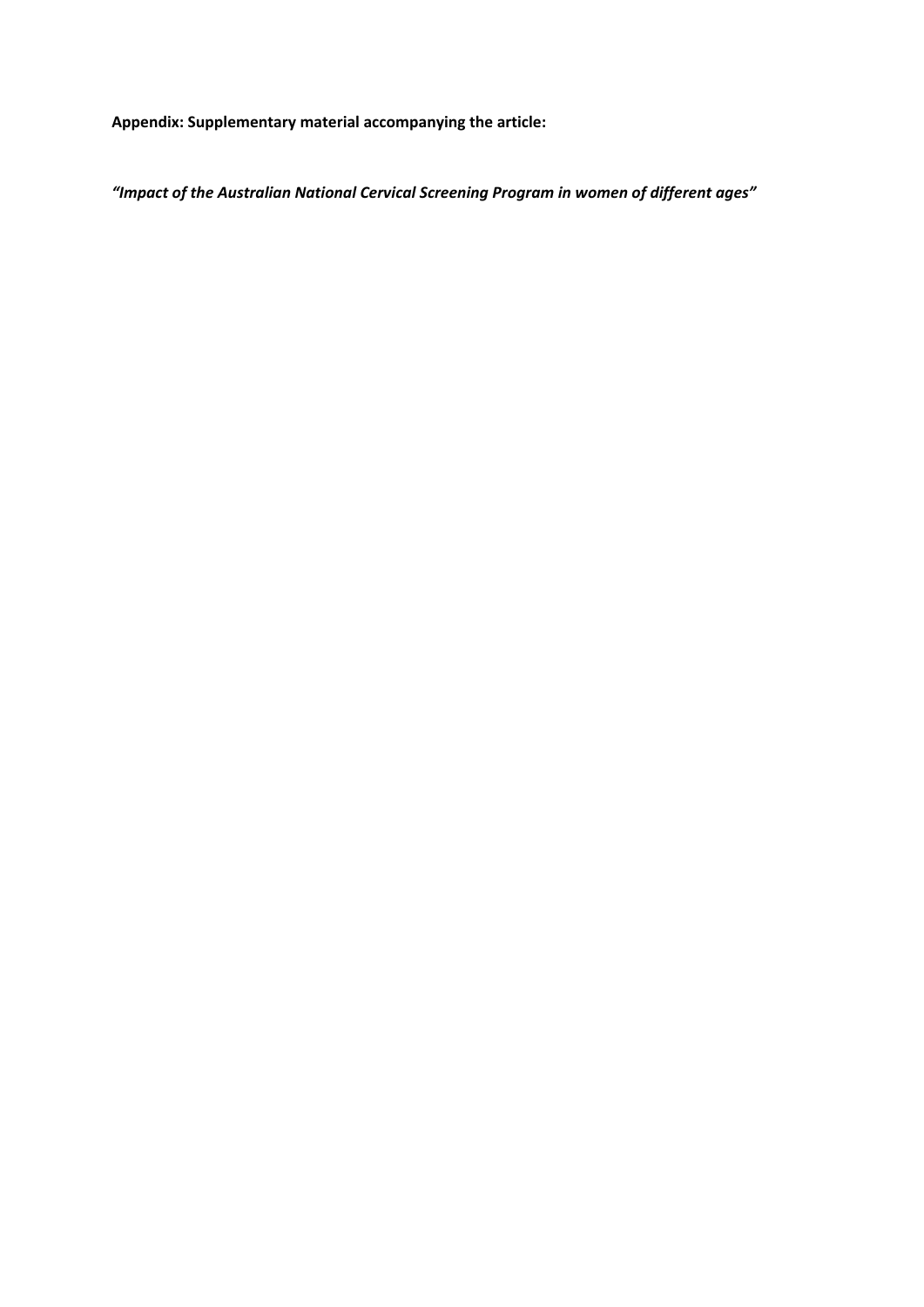

**Supplementary Figure 1 – Three-year average incidence of adenosquamous and other\* cervical cancer, by age** 

Figures on chart represent annual percent change in rates which were statistically significant. Rates for adenosquamous cancer in women aged 20-24 years are not shown due to extremely small number of cases (14 cases in total over the 29 year period 1982-2010; no cases recorded in 19 of these years) \* Other cervical cancer includes cervical cancer cases not coded as SCC, adenocarcinoma, or adenosquamous; includes cases coded as sarcoma, other carcinoma, other malignant neoplasm.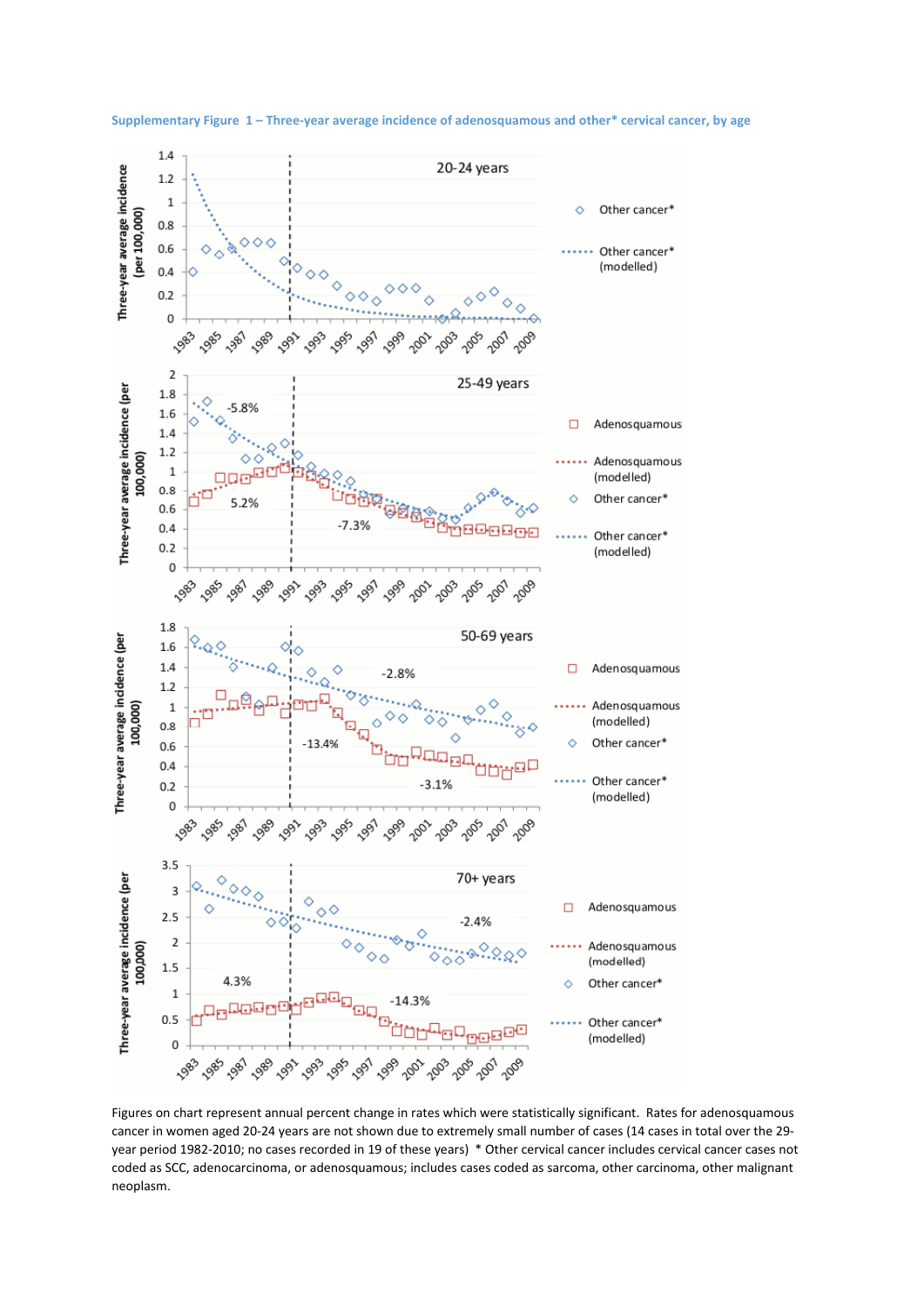

**Supplementary Figure 2 – Standardised ratio of three-year cervical cancer incidence relative to incidence in 1988-1990, by age** 

Results for women aged 20-24 years are not shown due to extremely small number of adenosquamous cases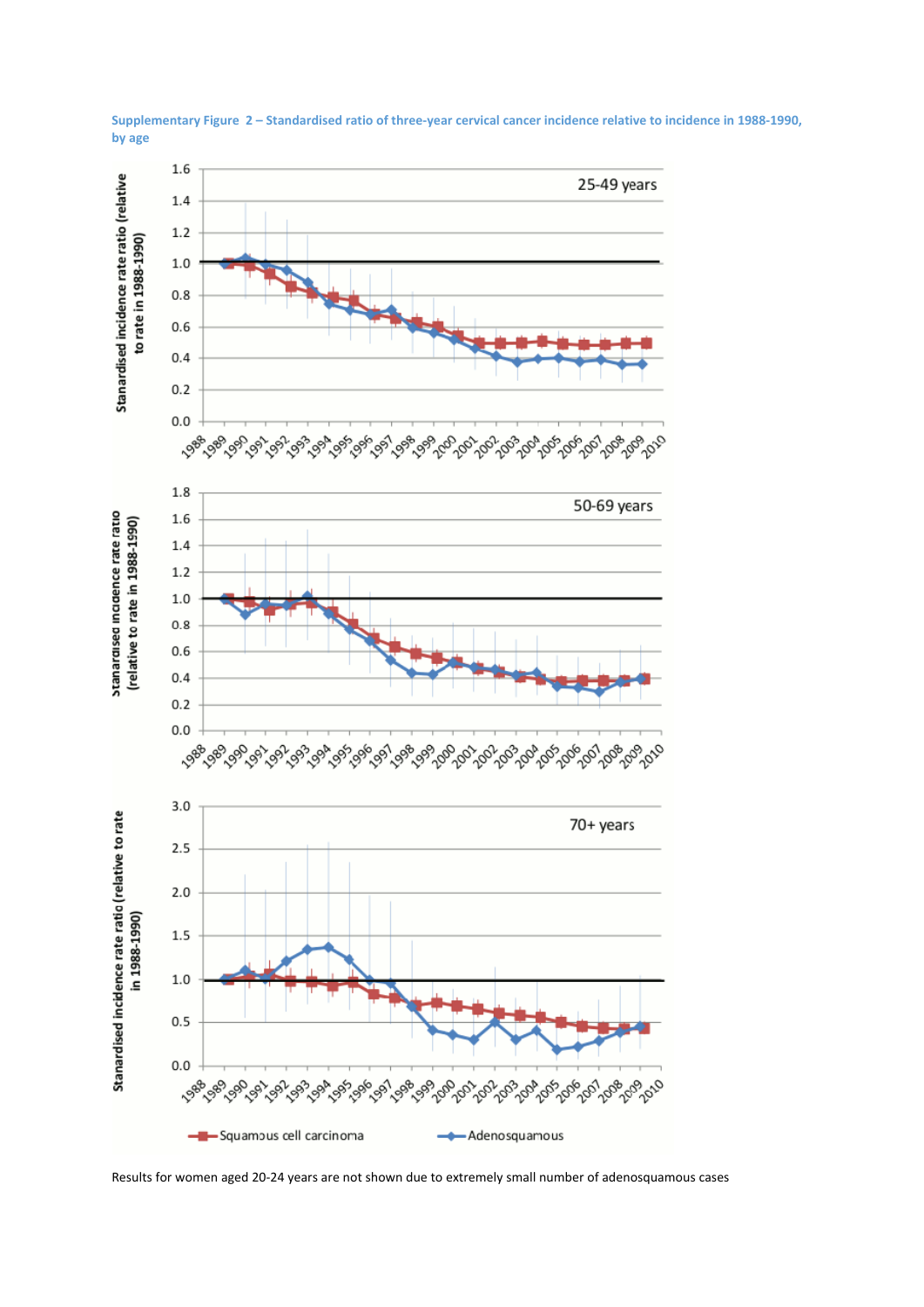## **Supplementary Table 1 - Cervical cancer incidence and standardised rate ratio (SRR)**

|                        | Adenosquamous |           |            |                 | Other* cervical cancer |           |            |                 |
|------------------------|---------------|-----------|------------|-----------------|------------------------|-----------|------------|-----------------|
| Age group              | 1988-1990     | 2008-2010 | <b>SRR</b> | (95% CI)        | 1988-1990              | 2008-2010 | <b>SRR</b> | (95% CI)        |
| $20 - 24$ <sup>+</sup> | 0.05          | 0.09      | 1.82       | $(0.17 - 19.7)$ | 0.66                   | 0.01      | 0.01       | $(0.0 - 2.35)$  |
| 25-49                  | 1.00          | 0.36      | 0.36       | $(0.25 - 0.53)$ | 1.25                   | 0.62      | 0.49       | $(0.37 - 0.67)$ |
| 50-69                  | 1.07          | 0.42      | 0.40       | $(0.24 - 0.65)$ | 1.40                   | 0.80      | 0.57       | $(0.39 - 0.84)$ |
| $70+$                  | 0.69          | 0.31      | 0.45       | $(0.20 - 1.05)$ | 2.40                   | 1.81      | 0.75       | $(0.52 - 1.10)$ |

\* Other cervical cancer includes cervical cancer cases not coded as SCC, adenocarcinoma, or adenosquamous; includes cases coded as sarcoma, other carcinoma, other malignant neoplasm. † Standardised rate ratio of incidence rate in 2008- 2010 relative to that in 1988-1990 (for ages 20-24 this is an age-specific incidence rate ratio) Results in bold are significant at P < 0.05 level

**Supplementary Table 2 – Histological breakdown of cervical cancer cases in women aged 20-24 (1982-2010)** 

| Year      | <b>SCC</b> | Adenocarcinoma | Adenosquamous | Other* cervical cancer |
|-----------|------------|----------------|---------------|------------------------|
| 1982-1985 | 35         | 6              | 5             | 13                     |
| 1986-1990 | 47         | 10             | $3$           | 20                     |
| 1991-1995 | 21         | 18             | $3$           | 12                     |
| 1996-2000 | 35         | 13             | $3$           | 8                      |
| 2001-2005 | 44         | 7              | $3$           | 3                      |
| 2006-2010 | 38         | 12             | 4             | 3                      |

SCC = squamous cell carcinoma \* Other cervical cancer includes cervical cancer cases not coded as SCC,

adenocarcinoma, or adenosquamous; includes cases coded as sarcoma, other carcinoma, other malignant neoplasm